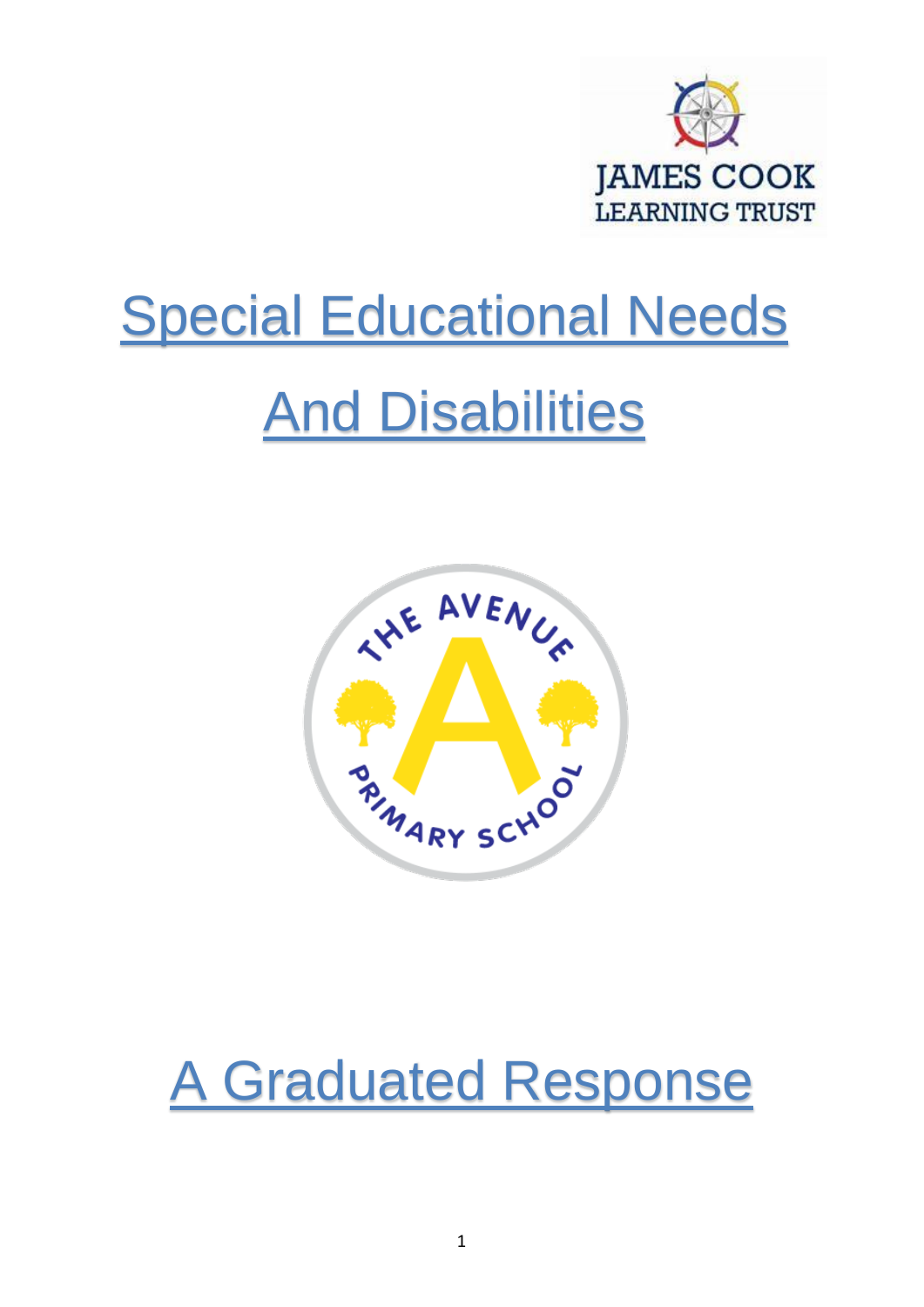### **1. Introduction**

The special educational needs of the great majority of pupils should be met effectively within mainstream settings without the LA needing to make an Education, Health and Care (EHC) Needs Assessment.

The following graduated response supports the school in deciding whether a child should be placed on SEN support, or whether, after the collection of evidence, an EHC assessment may be required.

For the purposes of our school, and to meet the needs of our children, we have developed the following graduated response to ensure early intervention. Within this there are four stages:

| <b>Cause for Concern</b>                                                                                                                                                                                                                                                                                                                                                 | <b>Internal Monitoring &amp;</b><br><b>Assessment</b>                                                                                                                                                                                                                                                                                                                                                                                                                                                                                                                                                                | <b>SEND Support / SS Plan</b>                                                                                                                                                                                                                                                                                                                                                                             | <b>EHCP</b>                                                                                                                                                                                                                                                                                       |
|--------------------------------------------------------------------------------------------------------------------------------------------------------------------------------------------------------------------------------------------------------------------------------------------------------------------------------------------------------------------------|----------------------------------------------------------------------------------------------------------------------------------------------------------------------------------------------------------------------------------------------------------------------------------------------------------------------------------------------------------------------------------------------------------------------------------------------------------------------------------------------------------------------------------------------------------------------------------------------------------------------|-----------------------------------------------------------------------------------------------------------------------------------------------------------------------------------------------------------------------------------------------------------------------------------------------------------------------------------------------------------------------------------------------------------|---------------------------------------------------------------------------------------------------------------------------------------------------------------------------------------------------------------------------------------------------------------------------------------------------|
| This is the first<br>stage on the<br>graduated<br>response. If<br>professional 'alarm<br>bells' begin to ring<br>and staff are<br>concerned about a<br>child, evidence is<br>then collected and<br>staff will highlight<br>on planning<br>/assessments<br>areas of concern.<br>Staff will then<br>complete a 'Cause<br>for Concern' form<br>and pass to<br><b>SENDCo</b> | This stage is for<br>internal monitoring and<br>assessment and will<br>help build a picture of<br>any child who may be<br>registered at the SEN<br>support stage. At this<br>stage, the child will be<br>able to access internal<br>intervention and targets<br>may be written to track<br>progress, intervention<br>and to support Quality<br><b>First Teaching. A</b><br>record will be kept by<br>the SENDCO.<br><b>Teachers should keep</b><br>any relevant evidence<br>of support.<br><b>External agency</b><br>reports/support may be<br>required to build the<br>picture of evidence and<br>support required. | This is where formal<br><b>SEND registration and</b><br>support begins. The<br>individual targets and<br>support will be closely<br>tracked. School<br>registration forms will<br>now be completed with<br>parents and the child<br>will be registered on<br>sims as having a<br><b>SEN/D. External</b><br>agency reports may be<br>required to build the<br>picture of evidence and<br>support required. | This replaces the<br>statement process.<br>There will now be a<br>growing picture of<br>evidence in terms of<br>support, assessments<br>and multi-agency work.<br>At this stage the<br><b>SENDCo</b> will lead the<br>referral and the<br>meetings required to<br>gain an EHC needs<br>assessment |

### **Graduated Response**

The Graduated Response Quick Guide should help determine whether a child does need registering.

Please use the identification document by referring to the relevant section. Bring this along with classroom based evidence to the SENDCo and we can discuss registration, for example:

- **Work**
- **Observations**
- Records of intervention
- Specific reference to support given in planning
- Diary Sheets
- Assessments and progress rates

You do not need to go through the whole Graduated Response, just focus on the area/s of need that are most relevant to the child.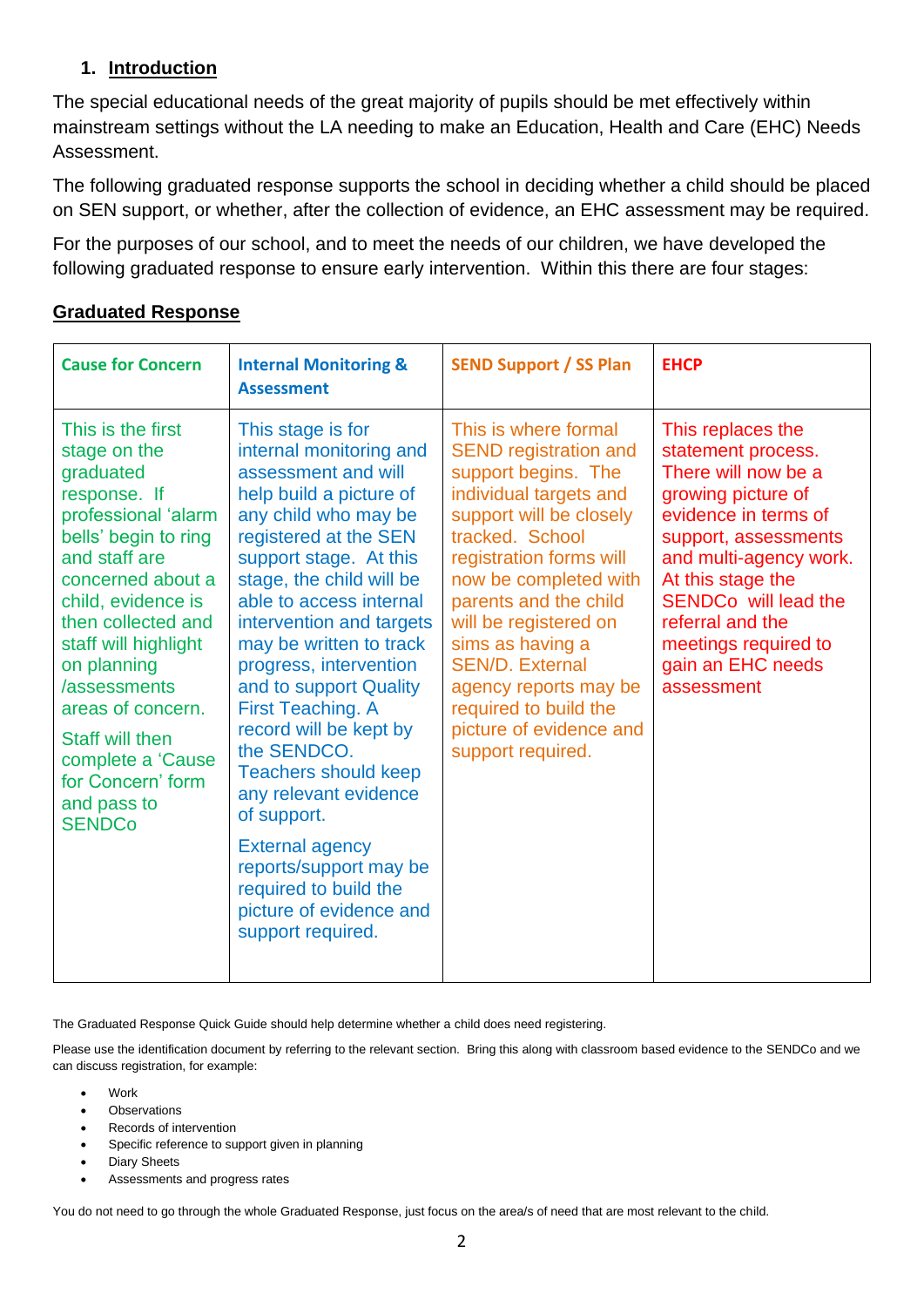## **1. Graduated response for learning – quick guide**

| <b>Cause for Concern</b>                                                                                                                                                                                                                                                                                                                                                                | <b>Internal Monitoring &amp;</b><br><b>Assessment</b>                                                                                                                                                                                                                                                                                                                                                                                                                                                                                     | <b>SEND Support</b>                                                                                                                                                                                                                                                                                                                                                                                                                                                                                                    | <b>EHCP</b>                                                                                                                                                                                                                                                                                                                                                                                                                              |
|-----------------------------------------------------------------------------------------------------------------------------------------------------------------------------------------------------------------------------------------------------------------------------------------------------------------------------------------------------------------------------------------|-------------------------------------------------------------------------------------------------------------------------------------------------------------------------------------------------------------------------------------------------------------------------------------------------------------------------------------------------------------------------------------------------------------------------------------------------------------------------------------------------------------------------------------------|------------------------------------------------------------------------------------------------------------------------------------------------------------------------------------------------------------------------------------------------------------------------------------------------------------------------------------------------------------------------------------------------------------------------------------------------------------------------------------------------------------------------|------------------------------------------------------------------------------------------------------------------------------------------------------------------------------------------------------------------------------------------------------------------------------------------------------------------------------------------------------------------------------------------------------------------------------------------|
| If professional 'alarm bells'<br>begin to ring and you are<br>concerned about a child<br>begin to collect evidence and<br>highlight on your<br>planning/assessments areas<br>of concern                                                                                                                                                                                                 | If a child continues to make<br>little or no progress over time<br>(2 terms) despite QFT,<br>differentiation or in class<br>interventions, then speak to<br>the SENDCo and use the<br>graduated response to begin<br>the process of support                                                                                                                                                                                                                                                                                               | At this stage we need to carry<br>out initial/further<br>assessments and gather<br>evidence showing a lack of<br>progress over time. This<br>shouldn't be the first time we<br>have considered the child<br>using the graduated<br>response. A SEND Support<br>will be required upon<br>registration.                                                                                                                                                                                                                  | If an EHC Plan is needed the<br>school must have evidence<br>over time of interventions,<br>support in place and lack of<br>progress and attainment. By<br>now, as a team we should<br>have a growing bank of<br>evidence to support the<br>application                                                                                                                                                                                  |
| <b>Points to consider:</b>                                                                                                                                                                                                                                                                                                                                                              | <b>Points to consider:</b>                                                                                                                                                                                                                                                                                                                                                                                                                                                                                                                | <b>Points to consider:</b>                                                                                                                                                                                                                                                                                                                                                                                                                                                                                             | <b>Points to consider:</b>                                                                                                                                                                                                                                                                                                                                                                                                               |
| • Beginning to fall behind<br>age related expectations<br>• Lack confidence in some<br>areas of learning<br>• Difficulty accessing some<br>curriculum areas<br>Pupil may be withdrawn<br>$\bullet$<br>and have difficulties with<br>social interaction<br>• Slow or zero progress                                                                                                       | • The child has difficulty in<br>acquiring skills notably in<br>language, literacy and<br>numeracy skills (or early<br>development skills) despite<br>appropriate teaching and<br>good attendance record<br>• Some evidence of lack of<br>confidence in one or more<br>areas<br>• The child requires some<br>level of extra support from a<br>TA to access the curriculum<br>• Shows some lack of<br>understanding in language<br>and comprehension which<br>may affect more than one<br>area of learning<br>• Pupil may show frustration | • Sustained low levels of<br>attainment in one or more<br>areas<br>• Inadequate progress<br>despite classroom and<br>internal interventions<br>Evidence of lack of<br>$\bullet$<br>confidence in one or more<br>areas<br>• The child requires high<br>levels of extra support from<br>a TA to access the<br>curriculum<br>The child lacks<br>understanding in language<br>and comprehension which<br>may affect all areas of<br>learning<br>Pupil may be withdrawn,<br>isolated, uncooperative or<br>attention seeking | • The child is well below age<br>related expectations in<br>more than one area<br>• Little or no progress has<br>been made<br>• Evidence of additional<br>spending on interventions<br>and support is available<br>from the SEND team (HNF)<br>• HNF Provision map shows<br>clearly the level of support<br>given over and above<br>everyday norms of<br>intervention and support<br>including the involvement<br>of other professionals |
| <b>Actions:</b>                                                                                                                                                                                                                                                                                                                                                                         | <b>Actions:</b>                                                                                                                                                                                                                                                                                                                                                                                                                                                                                                                           | <b>Actions:</b>                                                                                                                                                                                                                                                                                                                                                                                                                                                                                                        | <b>Actions:</b>                                                                                                                                                                                                                                                                                                                                                                                                                          |
| · Differentiated learning<br>$\bullet$ QFT<br>• Advice and guidance from<br>the SENDCo<br>• Speak to parents about<br>your concerns and record<br>any concerns the parents<br>may have with regards to<br>home (this dialogue will<br>continue at every stage).<br>Keep a record of this<br>dialogue.<br>• Class teacher to complete<br>'Cause for Concern' form<br>and pass to SENDCo. | • Differentiated learning and<br>classroom interventions<br>• SENDCo observation/book<br>look to give advice and<br>guidance<br>• External assessment e.g.<br>Learning and language team<br>assessment<br>• Educational Psychologist<br>observation/assessment<br>• Speech and language<br>assessment<br>• Internal intervention<br>• Emotional Support:<br>Thrive/Bungalow/Mind/ELSA<br>etc<br>• Referrals to outside agencies<br>e.g OT, CAMHs,<br>Neurodevelopment team,<br>HI/VI team etc                                             | • SEND Support Plan drafted<br>(on Trust format - unless<br>Middlesbrough LA format is<br>required).<br>• Internal and external<br>intervention which is over<br>and above everyday<br>classroom practice<br>• Further external agency<br>involvement/assessment<br>• Possible CAMHS<br>• Behaviour Intervention<br>• Trust SEND Lead may<br>provide Outreach Support<br>• Possible Common<br><b>Assessment Framework</b><br>(CAF) assessment<br>• Possible High Needs<br>Funding application to LA<br>(HNF)           | • SENDCo will collate and<br>gather the evidence from<br>reports, assessments and<br>progress over time.<br>• A Referral Planning<br>Meeting will be organised<br>and a decision about<br>whether an EHCP<br>application is appropriate<br>will be made<br>• The process of acquiring an<br>EHCP will be led by the<br>SENDCo along with other<br>professionals, parents and<br>class teachers                                           |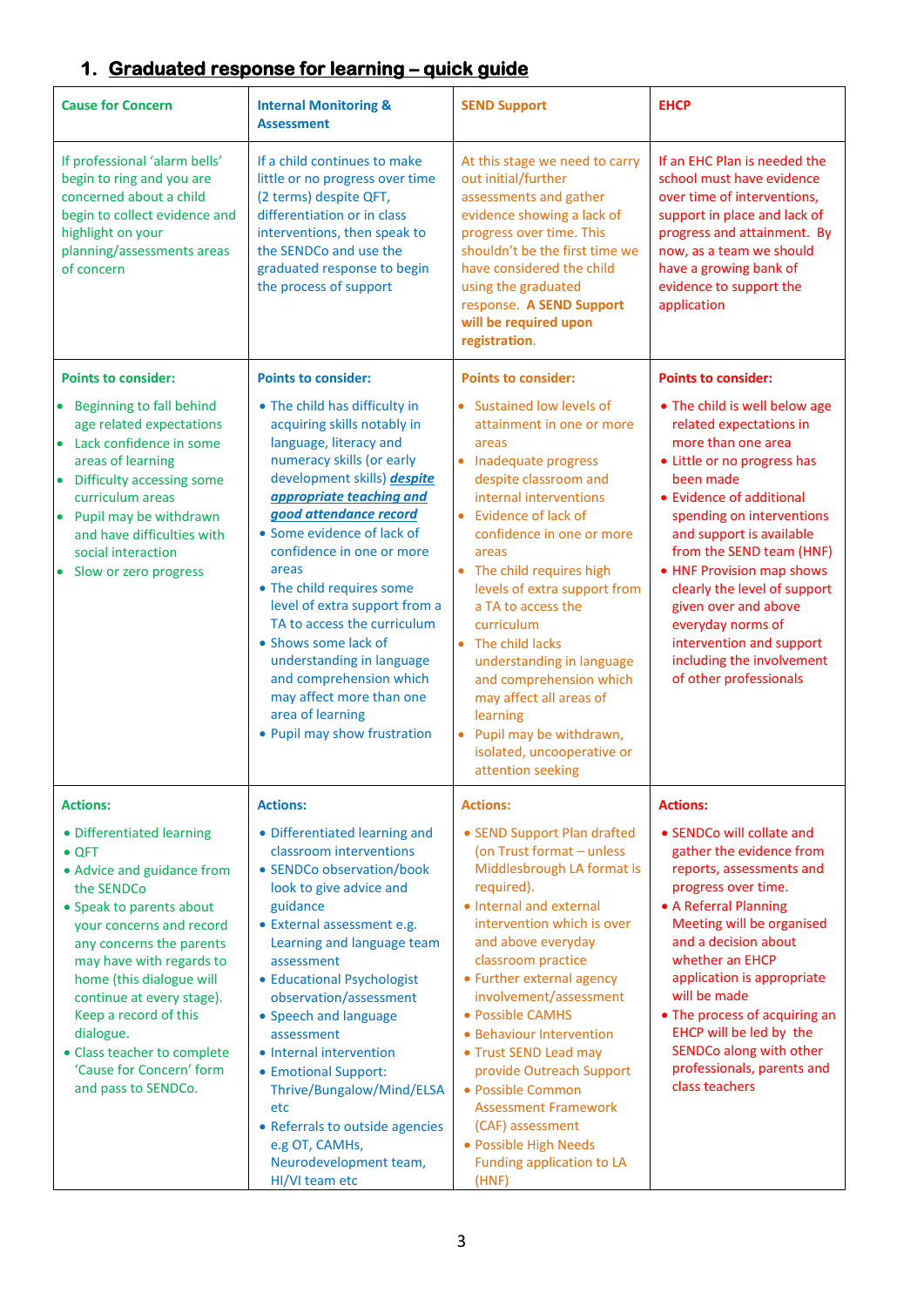| Area of<br><b>SEND</b>             |                                         | <b>Internal Monitoring &amp; Assessment</b>                                                                                                                                                                                                                                                                                                                                                                                                                                                                                                                                                                                                                                                                                                                                                                                                          | SEND Support (External Agency Involvement, gather evidence) SS Plan                                                                                                                                                                                                                                                                                                                                                                                                                                                                                                                                                                                                                                                                                                                                                                                               |
|------------------------------------|-----------------------------------------|------------------------------------------------------------------------------------------------------------------------------------------------------------------------------------------------------------------------------------------------------------------------------------------------------------------------------------------------------------------------------------------------------------------------------------------------------------------------------------------------------------------------------------------------------------------------------------------------------------------------------------------------------------------------------------------------------------------------------------------------------------------------------------------------------------------------------------------------------|-------------------------------------------------------------------------------------------------------------------------------------------------------------------------------------------------------------------------------------------------------------------------------------------------------------------------------------------------------------------------------------------------------------------------------------------------------------------------------------------------------------------------------------------------------------------------------------------------------------------------------------------------------------------------------------------------------------------------------------------------------------------------------------------------------------------------------------------------------------------|
| Moderate<br>Learning<br>Difficulty | Points/<br>terms<br>Behind<br><b>NE</b> | Lower levels of attainment across the board, in all forms of assessment, than<br>age equivalent peers.<br>Continued difficulty in acquiring skills notably in language, literacy and<br>$\bullet$<br>numeracy skills (or early development skills) despite appropriate teaching and<br>good attendance record<br>May have some associated difficulties notably in speech and language<br>$\bullet$<br>development and/or in social emotional development<br>May have more difficulty in dealing with abstract ideas and generalising from<br>$\bullet$<br>experience than age equivalent peers<br>Inadequate progress despite purposeful and appropriate Quality First Teaching<br>$\bullet$                                                                                                                                                         | Sustained low levels of attainment across the board, in all forms of assessment, significantly<br>below those of age equivalent peers.<br>Difficulty in acquiring skills notably in language, literacy and numeracy skills (or early<br>$\bullet$<br>development skills) despite appropriate targeted interventions affecting access to the whole<br>curriculum<br>Usually has associated difficulties notably in speech and language development and/or in<br>$\bullet$<br>social emotional development<br>Clear difficulty in dealing with abstract ideas and generalising from experience than age<br>$\bullet$<br>equivalent peers<br>Inadequate progress despite purposeful classroom and internal interventions<br>$\bullet$                                                                                                                                |
| Specific<br>Learning<br>Difficulty | Points/<br>terms<br>Behind<br><b>NE</b> | Low attainment in one or more curriculum areas, despite access to appropriate<br>learning opportunities and which may be traced to difficulties in some aspects<br>of underlying literacy and/or numeracy skills<br>Continuing difficulties in acquisition of literacy/numeracy skills, phonological<br>$\bullet$<br>awareness and/or fine or gross motor skills<br>Specific Learning Difficulties may be most obvious where there is a discrepancy<br>with strengths in other areas e.g. verbal/comprehension skills/spatial<br>awareness, but can occur across the full ability range<br>Emerging evidence of difficulties in tasks involving specific abilities such as<br>$\bullet$<br>sequencing, organisation or phonological or short-term memory abilities<br>Some evidence of lack of confidence in approaching learning tasks<br>$\bullet$ | Low attainment in one or more curriculum areas, despite access to appropriate learning<br>$\bullet$<br>opportunities and which may be traced to difficulties in some aspects of underlying literacy<br>and/or numeracy skills<br>Continuing difficulties in acquisition of literacy/numeracy skills, phonological awareness<br>$\bullet$<br>and/or fine or gross motor skills<br>Specific Learning Difficulties may be most obvious where there is a discrepancy with<br>$\bullet$<br>strengths in other areas e.g. verbal/comprehension skills/spatial awareness, but can occur<br>across the full ability range<br>Emerging evidence of difficulties in tasks involving specific abilities such as sequencing,<br>$\bullet$<br>organisation or phonological or short-term memory abilities<br>Some evidence of lack of confidence in approaching learning tasks |
| Severe<br>Learning<br>Difficulty   | Points/<br>terms<br>Behind<br><b>NE</b> | N/A<br>$\bullet$                                                                                                                                                                                                                                                                                                                                                                                                                                                                                                                                                                                                                                                                                                                                                                                                                                     | Sustained low levels of attainment across the board in all forms of assessment significantly<br>below those of age equivalent peers<br>Difficulty in acquiring skills, notably in language, literacy and numeracy skills (or early<br>$\bullet$<br>development skills), despite appropriate targeted interventions, affecting access to the<br>whole curriculum<br>Associated difficulties in mobility and co-ordination, communication and perception and the<br>acquisition of self-help skills<br>May use sign and symbols but most will be able to hold simple conversations and gain some<br>literacy skills<br>Clear difficulty in dealing with abstract ideas and generalising from experience compared to<br>age equivalent peers                                                                                                                         |
| PMLD                               |                                         | $\bullet$ N/A                                                                                                                                                                                                                                                                                                                                                                                                                                                                                                                                                                                                                                                                                                                                                                                                                                        | • Severe and complex learning needs<br>Usually associated other significant difficulties such as physical difficulties of sensory<br>impairment<br>• High level of adult support required for both learning and personal care needs                                                                                                                                                                                                                                                                                                                                                                                                                                                                                                                                                                                                                               |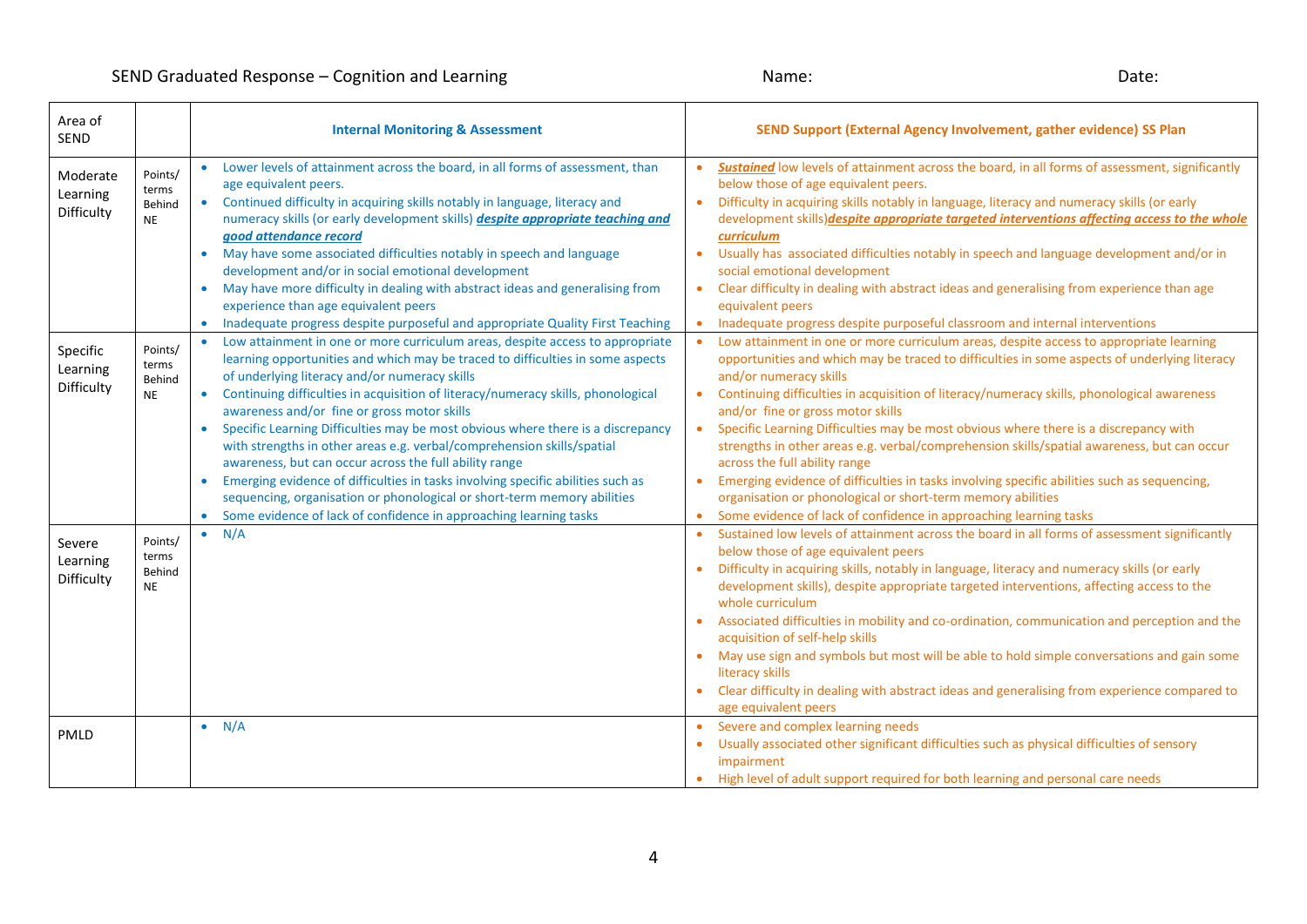| Area of<br><b>SEND</b>                                                |                                        | <b>Internal Monitoring &amp; Assessment</b>                                                                                                                                                                                                                                                                                                                                                                                                                                                                                               | SEND Support (External Agency Involvement, gather evidence) SS Plan                                                                                                                                                                                                                                                                                                                                                                                                                                                                                                                                                                                                                                                                                                                                                                                                                                                                                   |
|-----------------------------------------------------------------------|----------------------------------------|-------------------------------------------------------------------------------------------------------------------------------------------------------------------------------------------------------------------------------------------------------------------------------------------------------------------------------------------------------------------------------------------------------------------------------------------------------------------------------------------------------------------------------------------|-------------------------------------------------------------------------------------------------------------------------------------------------------------------------------------------------------------------------------------------------------------------------------------------------------------------------------------------------------------------------------------------------------------------------------------------------------------------------------------------------------------------------------------------------------------------------------------------------------------------------------------------------------------------------------------------------------------------------------------------------------------------------------------------------------------------------------------------------------------------------------------------------------------------------------------------------------|
| Social<br>Emotional<br>and<br>Mental<br>Health<br><b>Difficulties</b> | PIVAT<br>Level<br>for<br>behavi<br>our | • Pupil may be withdrawn and isolated<br>AND/OR<br>• Pupil may be unpredictable/disruptive, attention seeking,<br>reluctant to share, frequently ignoring instructions and<br>following few routines<br>• Pupil has difficulties with interpersonal skills, reluctant to<br>share, reluctant to participate in social skills groups,<br>distracts other pupils, careless with learning materials<br>• Pupil has short concentration span, even when tasks are<br>structured and well-focused. Frustration can impede<br>academic progress | Pupil may be withdrawn and isolated, appearing to be unhappy, with<br>$\bullet$<br>limited or selective communication, may not communicate feelings or<br>fail to engage in a play or group activity. May be bullied<br>AND/OR<br>Frustration may lead to unpredictable outbursts. Evidence of<br>unpredictable mood swings. Difficulty co-operating with another<br>pupil, disruptive<br>Sometimes exhibits aggressive (verbal and physical) responses, fails<br>to follow whole class instructions or collaborate in group work<br>Regular inappropriate attention-seeking<br>Sometimes bullies. Responds aggressively to other pupils<br>Pupil follows routines only with adult supervision<br>Has difficulty participating effectively in a large group, or<br>concentrating for up to 5 minutes (2 minutes at KS1), or remaining<br>on task without frequent adult prompting. Behaviour is beginning<br>to affect own and other pupils' progress |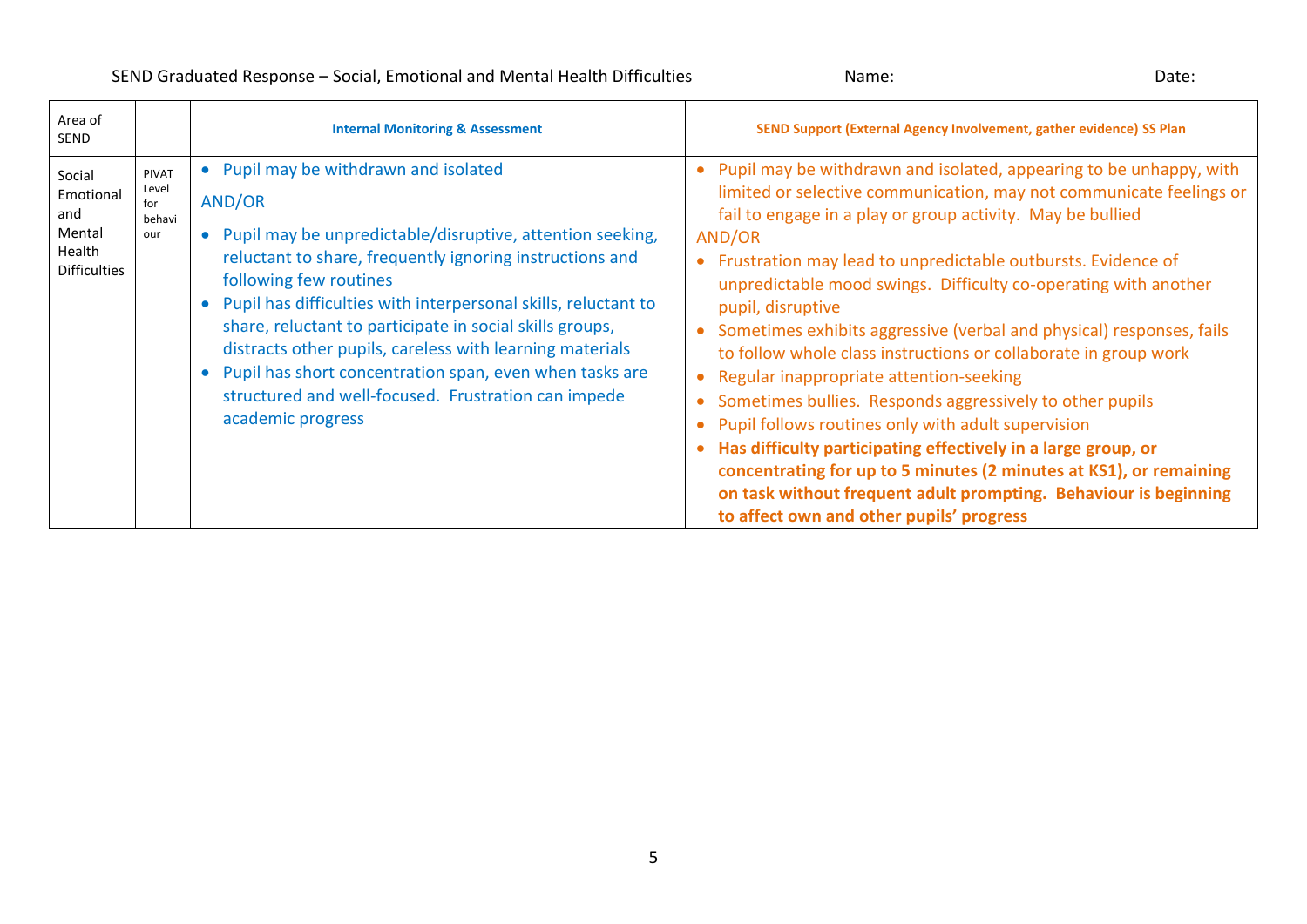| Area of<br><b>SEND</b>                          |                                                                                      | <b>Internal Monitoring &amp; Assessment</b>                                                                                                                                                                                                                                                                                                                                                                                                                                                                                                                                                                                                                                                                                                                                                                                                                               | SEND Support (External Agency Involvement, gather evidence) SS Plan                                                                                                                                                                                                                                                                                                                                                                                                                                                                                                                                                                                                                                                                                                                                                                                                    |
|-------------------------------------------------|--------------------------------------------------------------------------------------|---------------------------------------------------------------------------------------------------------------------------------------------------------------------------------------------------------------------------------------------------------------------------------------------------------------------------------------------------------------------------------------------------------------------------------------------------------------------------------------------------------------------------------------------------------------------------------------------------------------------------------------------------------------------------------------------------------------------------------------------------------------------------------------------------------------------------------------------------------------------------|------------------------------------------------------------------------------------------------------------------------------------------------------------------------------------------------------------------------------------------------------------------------------------------------------------------------------------------------------------------------------------------------------------------------------------------------------------------------------------------------------------------------------------------------------------------------------------------------------------------------------------------------------------------------------------------------------------------------------------------------------------------------------------------------------------------------------------------------------------------------|
| Autistic<br>Spectrum<br><b>Disorders</b>        | <b>PIVAT</b><br>Level<br>for<br>inter<br>actio<br>n and<br>com<br>muni<br>catio<br>n | <b>Learning Ability</b><br>. Mainly working within same level as peers. Occasional difficulty in<br>learning in whole class teaching group. Needs some support to work<br>on same task as peers<br><b>Communication Skills</b><br>• Apparently good expressive language but may require individual<br>instructions repeated if required to ensure instructions are not<br>misinterpreted<br><b>Socialisation</b><br>• Interested in peers. Attempts to interact but frequently 'gets it<br>wrong.' Peers make allowances<br><b>Behavioural Features</b><br>• Some distress when routines change, avoided if properly prepared.<br>Mat exhibit other routines/rituals which may need managing/advice.<br>Behaviour does not usually disrupt learning of self and/or others.<br>Plays/works mainly alongside rather than with peers.<br>Self-help/independent Living Skills | <b>Learning Ability</b><br>• Needs some differentiation and individual support. Better in small groups than<br>in whole class structure. May be working at one level lower than peers in Key<br><b>Stage</b><br><b>Communication Skills</b><br>• Obvious language difficulties. Frequently needs instructions clarified. Needs<br>visual support/prompts<br><b>Socialisation</b><br>• Interested in peers but attempts to interact are bizarre or ineffective, or may be<br>passive but able to respond to the approaches of others<br><b>Behavioural Features</b><br>• Distressed when routines changed. Does exhibit behaviours which need<br>managing. Behaviour may occasionally disrupt learning of self and/or others<br>Self-help/independent Living Skills<br>• Evidence of delay in some aspects of the development of self-help/independent<br>living skills |
| Speech,<br>language<br>and<br>communi<br>cation |                                                                                      | • Levels of development commensurate with age<br>• Some delay/difficulties in verbal comprehension and/or spoken<br>language and/or social use and understanding of language when<br>compared to age equivalent peers<br>· Difficulties sometimes impeding effective communication with<br>familiar people<br>• Some difficulty in conveying complex information<br>• Difficulties accessing some curriculum areas                                                                                                                                                                                                                                                                                                                                                                                                                                                        | Obvious delay/difficulty in verbal comprehension and/or spoken language<br>$\bullet$<br>and/or social use and understanding of language, when compared to age<br>equivalent peers<br>Difficulties sometimes impeding effective communication with familiar people<br>in context<br>Able to convey simple information<br>Child's access have impact on access to curriculum without school-based<br>support                                                                                                                                                                                                                                                                                                                                                                                                                                                             |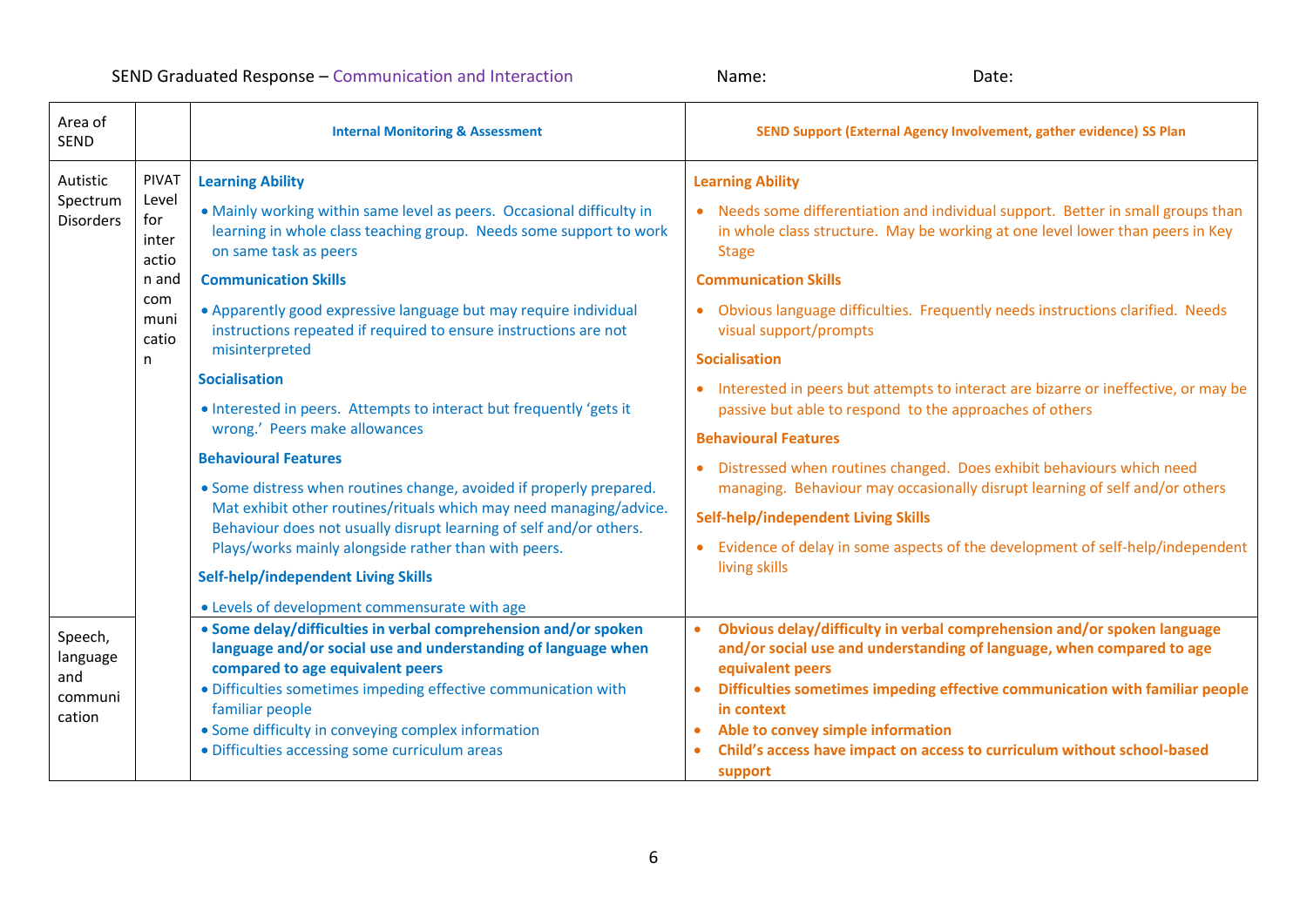| Area of<br><b>SEND</b>              | <b>Internal Monitoring &amp; Assessment</b>                                                                                                                                                                                                                                                                                                                                                                                              | SEND Support (External Agency Involvement, gather evidence) SS Plan                                                                                                                                                                                                                                                                                                                                                                                                                                                                                                           |
|-------------------------------------|------------------------------------------------------------------------------------------------------------------------------------------------------------------------------------------------------------------------------------------------------------------------------------------------------------------------------------------------------------------------------------------------------------------------------------------|-------------------------------------------------------------------------------------------------------------------------------------------------------------------------------------------------------------------------------------------------------------------------------------------------------------------------------------------------------------------------------------------------------------------------------------------------------------------------------------------------------------------------------------------------------------------------------|
| Physical<br>Difficulty              | • Some physical needs. May need some help for personal activities<br>. Progress within the curriculum, but at lower levels than may be<br>expected from performance on tasks where physical difficulty has less<br>impact<br>. Ability to participate in most classroom activities, but problems in<br>undertaking some tasks or activities<br>. Working at a slower pace than peers or signs of increasing fatigue<br>during school day | Progress within the curriculum, but at lower levels than may be<br>expected from performance on tasks where physical difficulty has<br>less impact<br>Ability to participate in most classroom activities, but problems in<br>undertaking some tasks or activities<br>Working at slower pace than peers or signs of increasing fatigue<br>during school day<br>Physical difficulty impacting on independent functioning in some<br>curricular areas and around the learning environment<br>May need help/supervision/support for self-help skills e.g. toileting<br>$\bullet$ |
| Multi-<br>sensory<br>impairm<br>ent | $\bullet$ N/A                                                                                                                                                                                                                                                                                                                                                                                                                            | Range of complex needs that may affect all senses<br>Usually other significant physical and/or medical difficulties - may<br>have poor balance, limited movement, impaired sense of smell and<br>under or over-sensitive touch<br>High level of adult support required for both learning and personal<br>needs                                                                                                                                                                                                                                                                |
| Hearing<br>Impairm<br>ent           | . Progress within the curriculum, but at lower levels than might be<br>expected from performance on tasks where hearing is not central<br>• Generally poor listening skills<br>. Physical changes such as persistent discharges from the ears, tilting of<br>the head to maximise aural input<br>• On-going mild to moderate hearing loss (medical diagnosis), which is<br>under investigation                                           | Pupil generally appears to make good use of personal aids, though<br>$\bullet$<br>difficulties may arise in noisy environments or where the speaker is<br>at a distance<br>Hearing loss may affect the pupil's social interaction<br>He/she may have difficulty with new vocabulary and concepts<br>$\bullet$<br>Specific listening activities may give problems, e.g. tape work,<br>spelling test<br>Problems in following instructions/making self-understood<br>$\bullet$                                                                                                  |
| Visual<br>Impairm<br>ent            | · Deterioration in areas such as hand/eye coordination, excessive<br>straining of eyes to read the board, watch the television<br>. Progress within the curriculum, but at lower levels than might be<br>expected from performance on tasks where visual acuity is not central                                                                                                                                                           | Progressive anxiety and tentativeness in certain physical activities<br>and reticence about moving around the playground<br>Able to participate in most classroom activities, but problems with<br>$\bullet$<br>those dependent on vision                                                                                                                                                                                                                                                                                                                                     |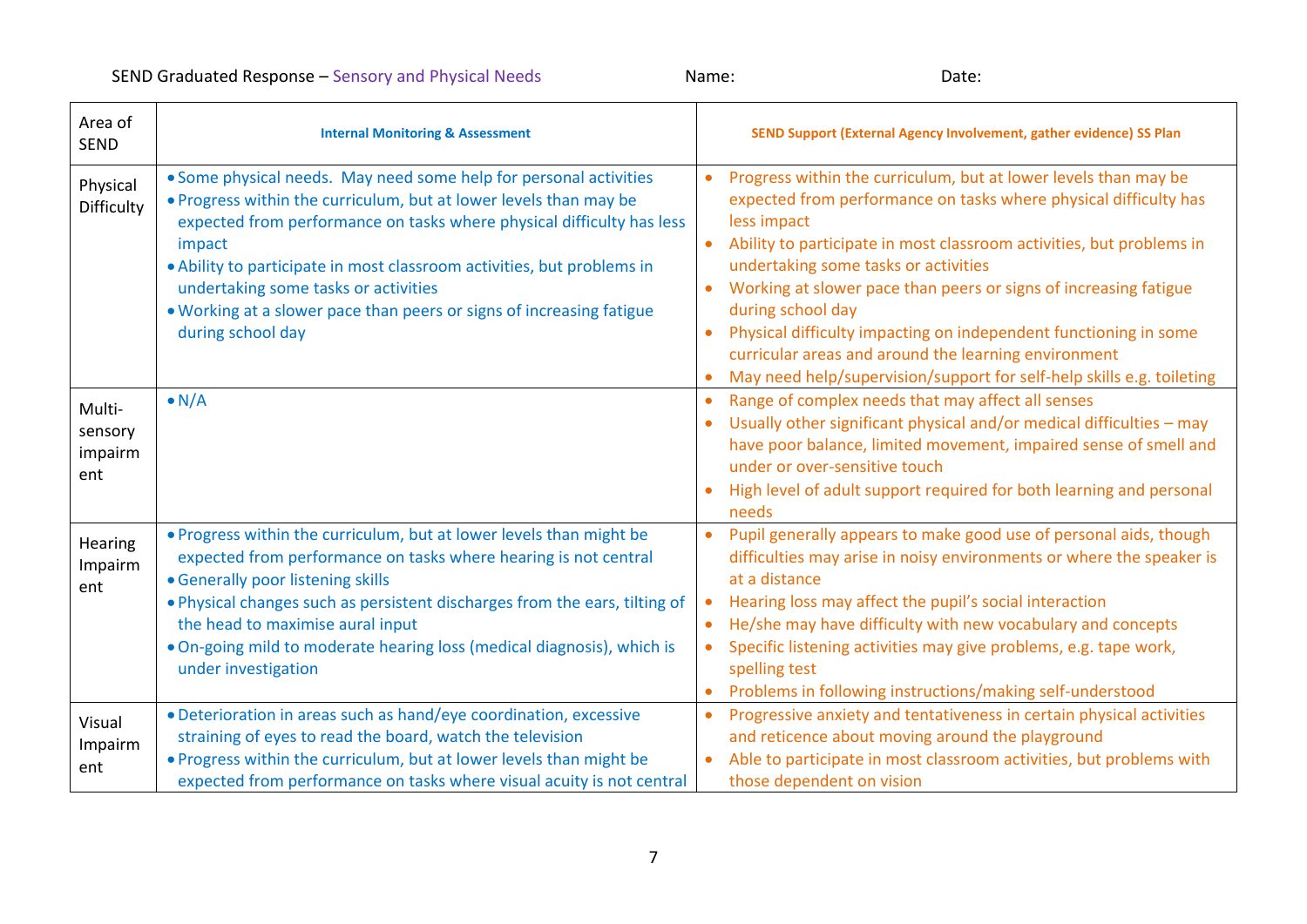# **Education Health and Care Plan Needs Assessment**

### **2. Moving from SEN Support to an EHCP Needs Assessment:**

The special educational needs of the majority of children should be met effectively within mainstream settings without the LA needing to make an EHC Needs Assessment. In a very small number of cases the LA will need to make an EHC Needs Assessment and then consider whether or not to issue an Education Health and Care Plan (EHC Plan).

An EHC Needs Assessment itself **will not always** lead to an EHC Plan. Before an EHC Assessment is made a Referral Planning Meeting will take place. This meeting will consider whether the SEND Support Plan sufficiently meets the needs of the child, or should assessment proceed - are there other services and interventions which would meet the child's needs (Stage 1: EHCP Pathway) or more specialist placement required?

## **3. Referral Planning Meeting (RPM):**

For the RPM a SEN referral form must be completed with the SENDCo. This will capture specific issues regarding the child's / young person's areas of additional needs against:

- schools identification of additional learning needs; strengths and areas of concern
- timeline for identification
- involvement of other professionals (reports)
- school report including current data
- use of allocated resources to support children and young people with additional needs (6K plus);
- SEND Support Plan
- Parents views / child views

Schools will need to *clearly demonstrate* if they have taken all relevant and purposeful action in trying to meet a child's / young person's needs.

In some cases, a Common Assessment Framework (CAF) assessment may have been undertaken. Although not a pre-requisite, if a CAF has been completed, it must be provided in addition to the SEN referral form.

If the decision is made to proceed with the referral to the EHC panel, then all documentation and supporting evidence will need to be submitted as a complete pack of information by the SENDCO.

## 4. **Is an EHC plan needed?**

In deciding whether to request a EHC assessment, the key question is whether there is convincing evidence that, despite the school, with the help of external specialists, taking relevant and purposeful action to meet the child's learning difficulties, those difficulties remain or have not been remedied sufficiently.

The Multi-agency EHC Panel will need to examine a wide range of evidence:

\* Evidence that the school has responded appropriately to the requirements of the curriculum, especially the section entitled "inclusion providing effective learning opportunities for all children"